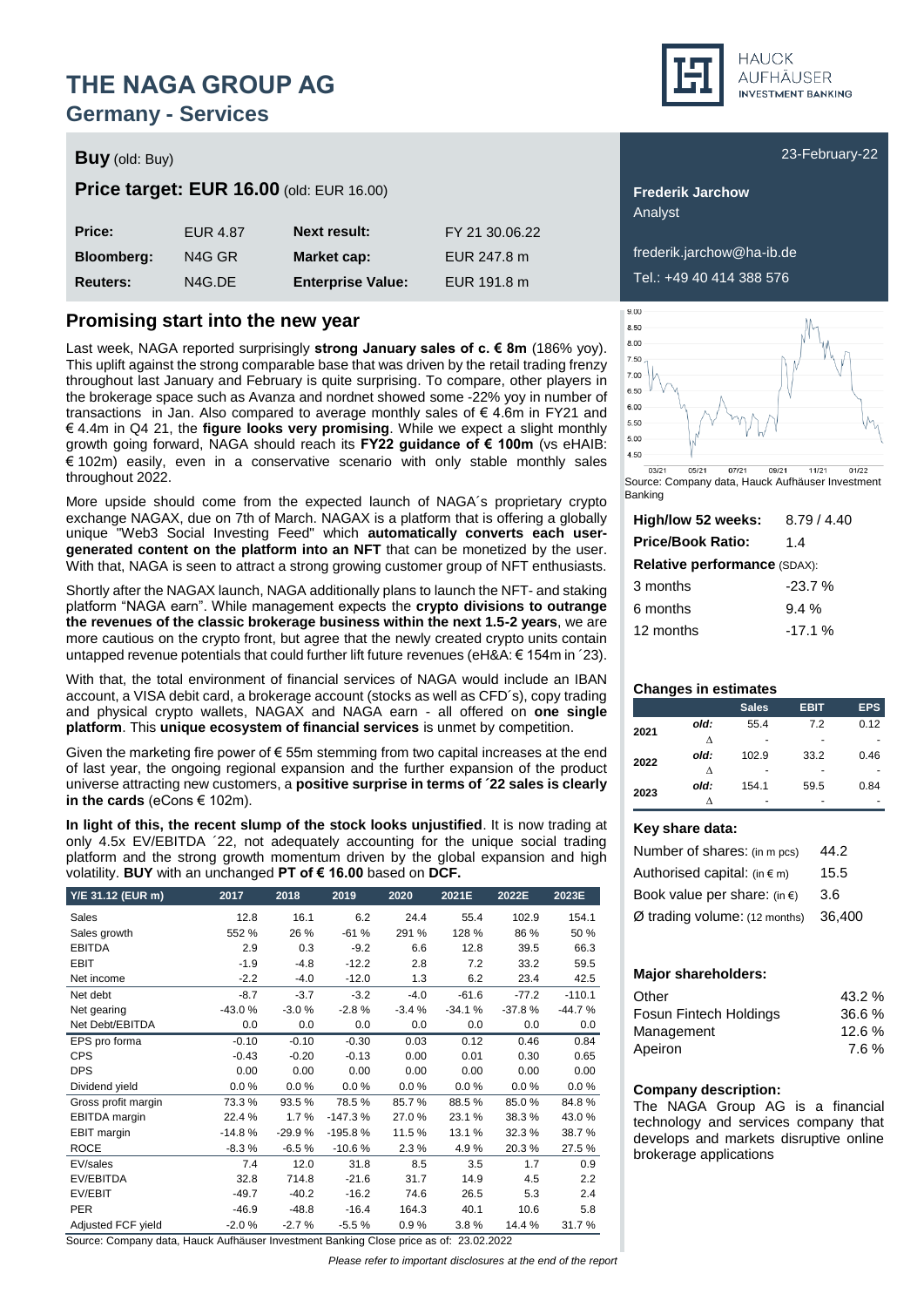### **Financials**

| Profit and loss (EUR m)                            | 2017    | 2018    | 2019     | 2020   | 2021E  | 2022E  | 2023E  |
|----------------------------------------------------|---------|---------|----------|--------|--------|--------|--------|
| <b>Sales</b>                                       | 12.8    | 16.1    | 6.2      | 24.4   | 55.4   | 102.9  | 154.1  |
| Sales growth                                       | 551.6%  | 25.5%   | $-61.4%$ | 291.3% | 127.6% | 85.7%  | 49.7%  |
| Cost of sales                                      | 3.4     | 1.0     | 1.3      | 3.5    | 6.4    | 15.4   | 23.4   |
| <b>Gross profit</b>                                | 9.4     | 15.1    | 4.9      | 20.9   | 49.0   | 87.5   | 130.6  |
| Sales and marketing                                | 0.2     | 1.8     | 2.5      | 6.6    | 20.1   | 22.6   | 30.8   |
| General and administration                         | 2.7     | 6.8     | 4.6      | 4.1    | 7.2    | 11.5   | 13.8   |
| Research and development                           | 2.0     | 2.6     | 1.7      | 2.5    | 2.8    | 4.1    | 5.9    |
| Other operating income                             | 4.8     | 6.3     | 0.9      | 3.5    | 0.0    | 5.1    | 6.2    |
| Other operating expenses                           | 6.4     | 9.9     | 6.2      | 4.5    | 6.1    | 14.9   | 20.0   |
| Unusual or infrequent items                        | 0.0     | 0.0     | 0.0      | 0.0    | 0.0    | 0.0    | 0.0    |
| <b>EBITDA</b>                                      | 2.9     | 0.3     | $-9.2$   | 6.6    | 12.8   | 39.5   | 66.3   |
| Depreciation                                       | 4.8     | 5.1     | 2.7      | 3.6    | 5.4    | 6.0    | 6.5    |
| <b>EBITA</b>                                       | $-1.9$  | $-4.8$  | $-11.9$  | 3.0    | 7.4    | 33.4   | 59.8   |
| Amortisation of goodwill                           | 0.0     | 0.0     | 0.0      | 0.0    | 0.0    | 0.0    | 0.0    |
| Amortisation of intangible assets                  | 0.0     | 0.0     | 0.3      | 0.2    | 0.2    | 0.2    | 0.2    |
| Impairment charges                                 | 0.0     | 0.0     | 0.0      | 0.0    | 0.0    | 0.0    | 0.0    |
| <b>EBIT</b> (inc revaluation net)                  | $-1.9$  | $-4.8$  | $-12.2$  | 2.8    | 7.2    | 33.2   | 59.5   |
| Interest income                                    | 0.0     | 0.0     | 0.0      | 0.0    | 0.1    | 0.1    | 0.2    |
| Interest expenses                                  | 0.2     | 0.2     | 0.1      | 0.7    | 1.1    | 2.1    | 3.1    |
| Other financial result                             | 0.0     | 0.0     | 0.0      | 0.0    | 0.0    | 0.0    | 0.0    |
| <b>Financial result</b>                            | $-0.2$  | $-0.1$  | $-0.1$   | $-0.7$ | $-1.1$ | $-2.0$ | $-2.9$ |
| Recurring pretax income from continuing operations | $-2.1$  | $-5.0$  | $-12.3$  | 2.1    | 6.2    | 31.3   | 56.6   |
| Extraordinary income/loss                          | 0.0     | 0.0     | 0.0      | 0.0    | 0.0    | 0.0    | 0.0    |
| <b>Earnings before taxes</b>                       | $-2.1$  | $-5.0$  | $-12.3$  | 2.1    | 6.2    | 31.3   | 56.6   |
| Taxes                                              | 0.1     | $-0.9$  | 1.1      | 0.1    | 0.0    | 7.8    | 14.2   |
| Net income from continuing operations              | $-2.2$  | $-4.1$  | $-13.4$  | 2.0    | 6.2    | 23.4   | 42.5   |
| Result from discontinued operations (net of tax)   | 0.0     | 0.0     | 0.0      | 0.0    | 0.0    | 0.0    | 0.0    |
| <b>Net income</b>                                  | $-2.2$  | $-4.1$  | $-13.4$  | 2.0    | 6.2    | 23.4   | 42.5   |
| Minority interest                                  | 0.0     | $-0.1$  | $-1.4$   | 0.8    | 0.0    | 0.0    | 0.0    |
| Net profit (reported)                              | $-2.2$  | $-4.0$  | $-12.0$  | 1.3    | 6.2    | 23.4   | 42.5   |
| Average number of shares                           | 10.5    | 36.8    | 40.2     | 42.0   | 44.2   | 50.5   | 50.5   |
| <b>EPS</b> reported                                | $-0.21$ | $-0.11$ | $-0.30$  | 0.03   | 0.14   | 0.46   | 0.84   |

| Profit and loss (common size)                      | 2017    | 2018   | 2019    | 2020   | 2021E  | 2022E  | 2023E  |
|----------------------------------------------------|---------|--------|---------|--------|--------|--------|--------|
| <b>Sales</b>                                       | 100.0%  | 100.0% | 100.0%  | 100.0% | 100.0% | 100.0% | 100.0% |
| Cost of sales                                      | 26.7%   | 6.5%   | 21.5%   | 14.3%  | 11.5%  | 15.0%  | 15.2%  |
| <b>Gross profit</b>                                | 73.3%   | 93.5%  | 78.5%   | 85.7%  | 88.5%  | 85.0%  | 84.8%  |
| Sales and marketing                                | 1.6%    | 11.0%  | 39.5%   | 27.2%  | 36.3%  | 22.0%  | 20.0%  |
| General and administration                         | 21.0%   | 42.3%  | 73.7%   | 16.9%  | 13.1%  | 11.2%  | 9.0%   |
| Research and development                           | 15.6%   | 16.2%  | 27.6%   | 10.3%  | 5.0%   | 4.0%   | 3.8%   |
| Other operating income                             | 37.4 %  | 39.2%  | 15.2%   | 14.2%  | 0.0%   | 5.0%   | 4.0%   |
| Other operating expenses                           | 50.1%   | 61.6%  | 100.2%  | 18.5%  | 11.0%  | 14.5%  | 13.0%  |
| Unusual or infrequent items                        | 0.0%    | 0.0%   | 0.0%    | 0.0%   | 0.0%   | 0.0%   | 0.0%   |
| <b>EBITDA</b>                                      | 22.4 %  | 1.7%   | neg.    | 27.0%  | 23.1%  | 38.3%  | 43.0%  |
| Depreciation                                       | 37.2%   | 31.6%  | 44.1%   | 14.8%  | 9.7%   | 5.8%   | 4.2%   |
| <b>EBITA</b>                                       | neg.    | neg.   | neg.    | 12.2%  | 13.4%  | 32.5%  | 38.8%  |
| Amortisation of goodwill                           | 0.0%    | 0.0%   | 0.0%    | 0.0%   | 0.0%   | 0.0%   | 0.0%   |
| Amortisation of intangible assets                  | 0.0%    | 0.0%   | 4.3%    | 0.8%   | 0.4%   | 0.2%   | 0.2%   |
| Impairment charges                                 | 0.0%    | 0.0%   | 0.0%    | 0.0%   | 0.0%   | 0.0%   | 0.0%   |
| <b>EBIT</b> (inc revaluation net)                  | neg.    | neg.   | neg.    | 11.5%  | 13.1 % | 32.3%  | 38.7%  |
| Interest income                                    | 0.0%    | 0.1%   | 0.1%    | 0.1%   | 0.1%   | 0.1%   | 0.1%   |
| Interest expenses                                  | 1.6%    | 1.0%   | 2.1%    | 2.8%   | 2.0%   | 2.0%   | 2.0%   |
| Other financial result                             | 0.0%    | 0.0%   | 0.0%    | 0.0%   | 0.0%   | 0.0%   | 0.0%   |
| <b>Financial result</b>                            | neg.    | neg.   | neg.    | neg.   | neg.   | neg.   | neg.   |
| Recurring pretax income from continuing operations | neg.    | neg.   | neg.    | 8.8%   | 11.2%  | 30.4%  | 36.8%  |
| Extraordinary income/loss                          | 0.0%    | 0.0%   | 0.0%    | 0.0%   | 0.0%   | 0.0%   | 0.0%   |
| <b>Earnings before taxes</b>                       | neg.    | neg.   | neg.    | 8.8%   | 11.2%  | 30.4%  | 36.8%  |
| Tax rate                                           | $-6.7%$ | 17.3%  | $-8.7%$ | 0.0%   | 0.0%   | 25.0%  | 25.0%  |
| Net income from continuing operations              | neg.    | neg.   | neg.    | 8.3%   | 11.2%  | 22.8%  | 27.6%  |
| Result from discontinued operations (net of tax)   | 0.0%    | 0.0%   | 0.0%    | 0.0%   | 0.0%   | 0.0%   | 0.0%   |
| Net income                                         | neg.    | neg.   | neg.    | 8.3%   | 11.2%  | 22.8%  | 27.6%  |
| Minority interest                                  | neg.    | neg.   | neg.    | 3.1%   | 0.0%   | 0.0%   | 0.0%   |
| Net profit (reported)                              | neg.    | neg.   | neg.    | 5.2%   | 11.2%  | 22.8%  | 27.6%  |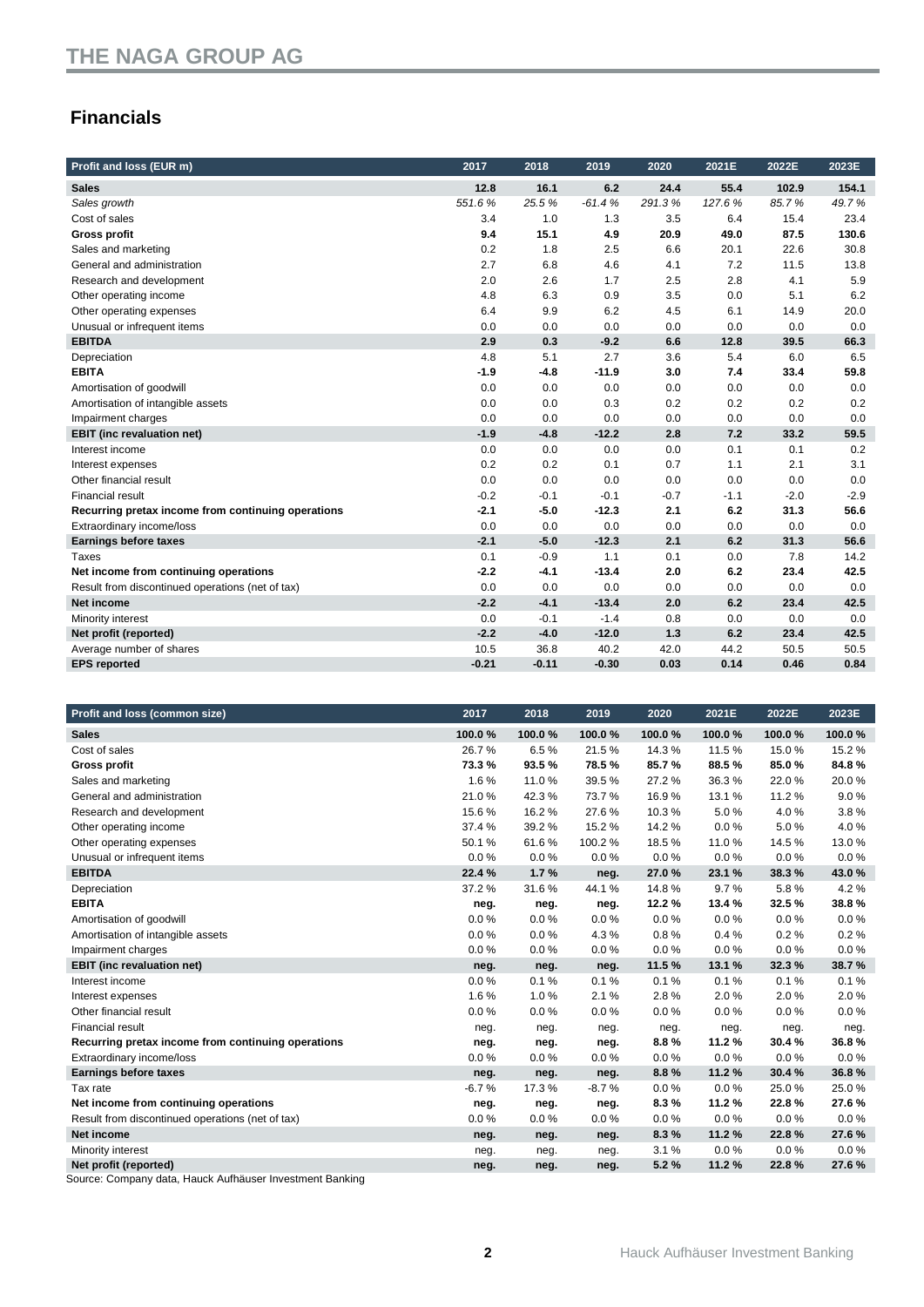| <b>Balance sheet (EUR m)</b>                              | 2017 | 2018   | 2019   | 2020   | 2021E  | 2022E  | 2023E  |
|-----------------------------------------------------------|------|--------|--------|--------|--------|--------|--------|
| Intangible assets                                         | 15.7 | 110.5  | 108.8  | 112.3  | 112.1  | 111.8  | 111.6  |
| Property, plant and equipment                             | 0.1  | 0.2    | 0.4    | 0.6    | 0.6    | 0.6    | 0.6    |
| <b>Financial assets</b>                                   | 0.2  | 0.3    | 0.2    | 0.1    | 0.1    | 0.1    | 0.1    |
| <b>FIXED ASSETS</b>                                       | 16.0 | 111.0  | 109.4  | 113.0  | 112.8  | 112.5  | 112.3  |
| Inventories                                               | 0.0  | 0.0    | 0.0    | 0.0    | 0.0    | 0.0    | 0.0    |
| Accounts receivable                                       | 4.6  | 3.1    | 1.5    | 1.5    | 13.2   | 24.5   | 36.7   |
| Other current assets                                      | 5.4  | 5.8    | 4.8    | 9.5    | 5.9    | 7.1    | 8.6    |
| Liquid assets                                             | 8.7  | 3.7    | 3.2    | 5.2    | 62.8   | 78.4   | 111.3  |
| Deferred taxes                                            | 0.0  | 0.4    | 0.1    | 0.6    | 0.6    | 0.6    | 0.6    |
| Deferred charges and prepaid expenses                     | 0.0  | 0.1    | 0.0    | 0.0    | 0.0    | 0.0    | 0.0    |
| <b>CURRENT ASSETS</b>                                     | 18.7 | 13.0   | 9.6    | 16.9   | 82.6   | 110.7  | 157.2  |
| <b>TOTAL ASSETS</b>                                       | 34.7 | 124.0  | 119.0  | 129.8  | 195.4  | 223.2  | 269.5  |
| <b>SHAREHOLDERS EQUITY</b>                                | 20.3 | 123.8  | 112.0  | 117.7  | 180.6  | 204.0  | 246.5  |
| <b>MINORITY INTEREST</b>                                  | 7.4  | $-5.1$ | $-6.7$ | $-5.9$ | $-5.9$ | $-5.9$ | $-5.9$ |
| Long-term debt                                            | 0.0  | 0.0    | 0.0    | 0.0    | 0.0    | 0.0    | 0.0    |
| Provisions for pensions and similar obligations           | 0.0  | 0.0    | 3.6    | 5.6    | 5.6    | 5.6    | 5.6    |
| Other provisions                                          | 0.0  | 0.7    | 0.6    | 2.0    | 2.0    | 2.0    | 2.0    |
| <b>Non-current liabilities</b>                            | 0.0  | 0.7    | 4.2    | 7.6    | 7.6    | 7.6    | 7.6    |
| short-term liabilities to banks                           | 0.0  | 0.0    | 0.0    | 1.2    | 1.2    | 1.2    | 1.2    |
| Accounts payable                                          | 5.2  | 1.3    | 0.9    | 1.0    | 3.7    | 8.9    | 13.4   |
| Advance payments received on orders                       | 0.0  | 0.0    | 0.0    | 0.0    | 0.0    | 0.0    | 0.0    |
| Other liabilities (incl. from lease and rental contracts) | 1.2  | 1.7    | 7.5    | 8.2    | 8.2    | 7.4    | 6.6    |
| Deferred taxes                                            | 0.1  | 0.6    | 0.7    | 0.0    | 0.0    | 0.0    | 0.0    |
| Deferred income                                           | 0.5  | 0.9    | 0.4    | n/a    | 0.0    | 0.0    | 0.0    |
| <b>Current liabilities</b>                                | 7.0  | 4.6    | 9.5    | 10.5   | 13.1   | 17.4   | 21.3   |
| <b>TOTAL LIABILITIES AND SHAREHOLDERS EQUITY</b>          | 34.7 | 124.0  | 119.0  | 129.8  | 195.3  | 223.1  | 269.4  |

| <b>Balance sheet (common size)</b>                        | 2017   | 2018     | 2019   | 2020   | 2021E    | 2022E   | 2023E  |
|-----------------------------------------------------------|--------|----------|--------|--------|----------|---------|--------|
| Intangible assets                                         | 45.3%  | 89.1%    | 91.5%  | 86.5%  | 57.4%    | 50.1%   | 41.4%  |
| Property, plant and equipment                             | 0.3%   | 0.2%     | 0.3%   | 0.4%   | 0.3%     | 0.2%    | 0.2%   |
| <b>Financial assets</b>                                   | 0.4%   | 0.2%     | 0.2%   | 0.1%   | 0.1%     | 0.1%    | 0.1%   |
| <b>FIXED ASSETS</b>                                       | 46.1%  | 89.5%    | 92.0%  | 87.0%  | 57.7%    | 50.4%   | 41.7%  |
| Inventories                                               | 0.0%   | 0.0%     | 0.0%   | 0.0%   | 0.0%     | 0.0%    | 0.0%   |
| Accounts receivable                                       | 13.1%  | 2.5%     | 1.2%   | 1.2%   | 6.8%     | 11.0%   | 13.6%  |
| Other current assets                                      | 15.6%  | 4.6%     | 4.0%   | 7.3%   | 3.0%     | 3.2%    | 3.2%   |
| Liquid assets                                             | 25.1%  | 3.0%     | 2.6%   | 4.0%   | 32.2 %   | 35.1%   | 41.3%  |
| Deferred taxes                                            | 0.0%   | 0.3%     | 0.1%   | 0.5%   | 0.3%     | 0.3%    | 0.2%   |
| Deferred charges and prepaid expenses                     | 0.0%   | 0.1%     | 0.0%   | 0.0%   | 0.0%     | 0.0%    | 0.0%   |
| <b>CURRENT ASSETS</b>                                     | 53.9%  | 10.5%    | 8.0%   | 13.0%  | 42.3%    | 49.6%   | 58.3%  |
| <b>TOTAL ASSETS</b>                                       | 100.0% | 100.0%   | 100.0% | 100.0% | 100.0%   | 100.0%  | 100.0% |
| <b>SHAREHOLDERS EQUITY</b>                                | 58.5%  | 99.8%    | 94.1%  | 90.7%  | 92.5%    | 91.4%   | 91.5%  |
| <b>MINORITY INTEREST</b>                                  | 21.3%  | neg.     | neg.   | neg.   | neg.     | neg.    | neg.   |
| Long-term debt                                            | 0.0%   | 0.0%     | 0.0%   | 0.0%   | 0.0%     | $0.0\%$ | 0.0%   |
| Provisions for pensions and similar obligations           | 0.0%   | 0.0%     | 3.1%   | 4.3%   | 2.8%     | 2.5%    | 2.1%   |
| Other provisions                                          | 0.0%   | 0.6%     | 0.5%   | 1.6%   | 1.0%     | 0.9%    | 0.7%   |
| <b>Non-current liabilities</b>                            | 0.0%   | 0.6%     | 3.5%   | 5.8%   | 3.9%     | 3.4%    | 2.8%   |
| short-term liabilities to banks                           | 0.0%   | $0.0 \%$ | 0.0%   | 0.9%   | 0.6%     | 0.5%    | 0.4%   |
| Accounts payable                                          | 15.0%  | 1.1%     | 0.7%   | 0.8%   | 1.9%     | 4.0%    | 5.0%   |
| Advance payments received on orders                       | 0.0%   | 0.0%     | 0.0%   | 0.0%   | $0.0 \%$ | $0.0\%$ | 0.0%   |
| Other liabilities (incl. from lease and rental contracts) | 3.5%   | 1.4%     | 6.3%   | 6.3%   | 4.2%     | 3.3%    | 2.5%   |
| Deferred taxes                                            | 0.2%   | 0.5%     | 0.6%   | 0.0%   | 0.0%     | 0.0%    | 0.0%   |
| Deferred income                                           | 1.6%   | 0.8%     | 0.4%   | n/a    | 0.0%     | 0.0%    | 0.0%   |
| <b>Current liabilities</b>                                | 20.3%  | 3.7%     | 8.0%   | 8.0%   | 6.7%     | 7.8%    | 7.9%   |
| <b>TOTAL LIABILITIES AND SHAREHOLDERS EQUITY</b>          | 100.0% | 100.0%   | 100.0% | 100.0% | 100.0%   | 100.0%  | 100.0% |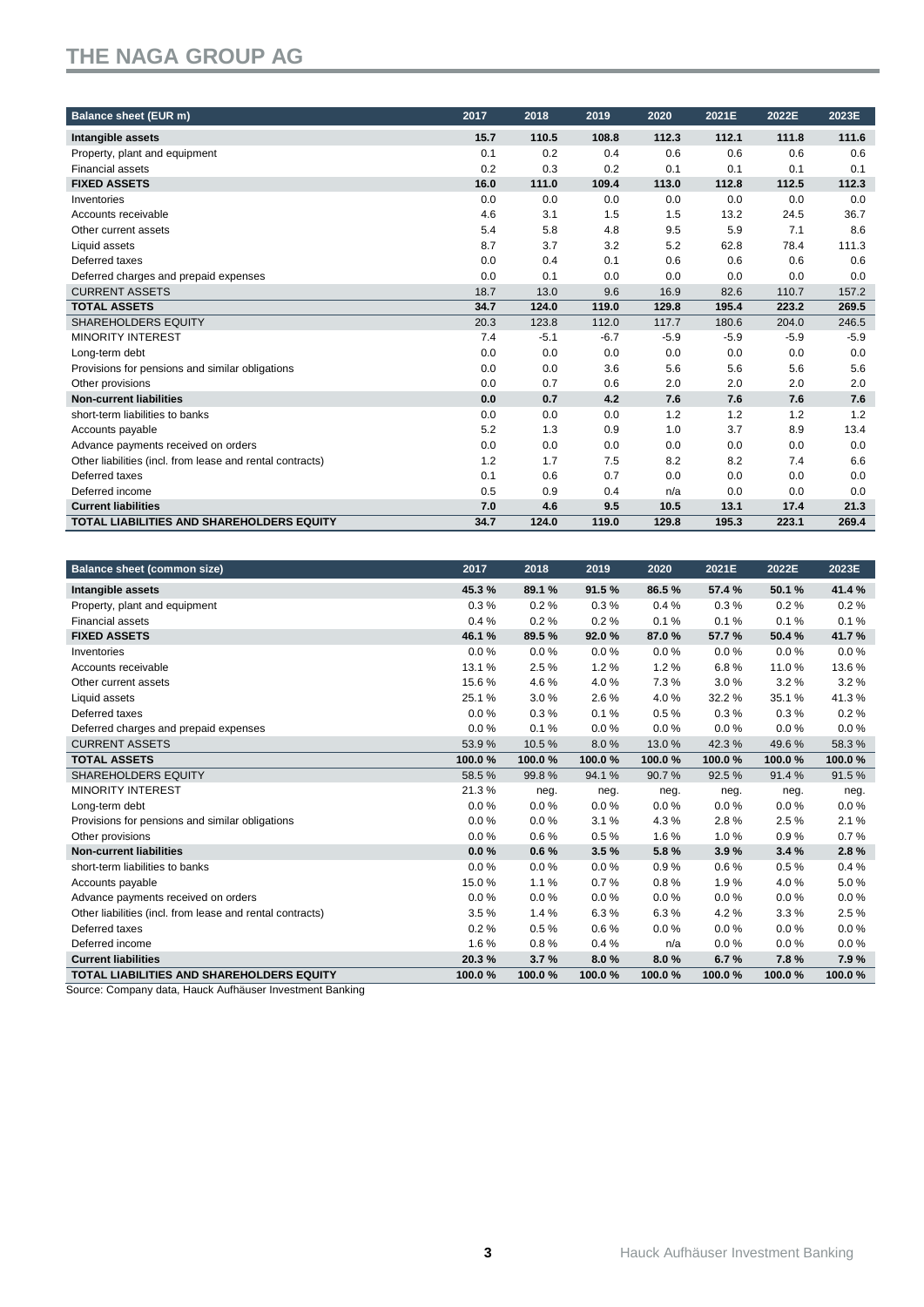| Cash flow statement (EUR m)                                                                                                            | 2017   | 2018   | 2019    | 2020   | 2021E   | 2022E   | 2023E   |
|----------------------------------------------------------------------------------------------------------------------------------------|--------|--------|---------|--------|---------|---------|---------|
| Net profit/loss                                                                                                                        | $-2.2$ | $-4.1$ | $-13.4$ | 2.0    | 6.2     | 23.4    | 42.5    |
| Depreciation of fixed assets (incl. leases)                                                                                            | 4.8    | 5.1    | 2.7     | 3.6    | 5.4     | 6.0     | 6.5     |
| Amortisation of goodwill                                                                                                               | 0.0    | 0.0    | 0.0     | 0.0    | 0.0     | 0.0     | 0.0     |
| Amortisation of intangible assets                                                                                                      | 0.0    | 0.0    | 0.3     | 0.2    | 0.2     | 0.2     | 0.2     |
| Others                                                                                                                                 | 0.0    | 0.0    | 0.0     | $-4.9$ | 3.6     | $-2.0$  | $-2.2$  |
| Cash flow from operations before changes in w/c                                                                                        | 2.5    | 1.0    | $-10.4$ | 0.9    | 15.4    | 27.7    | 47.0    |
| Increase/decrease in inventory                                                                                                         | $-3.7$ | 0.0    | 0.0     | 0.0    | 0.0     | 0.0     | 0.0     |
| Increase/decrease in accounts receivable                                                                                               | $-4.4$ | $-4.6$ | 6.8     | 2.2    | $-11.7$ | $-11.3$ | $-12.2$ |
| Increase/decrease in accounts payable                                                                                                  | 1.3    | $-0.8$ | 0.2     | $-0.1$ | 2.6     | 5.2     | 4.6     |
| Increase/decrease in other working capital positions                                                                                   | 0.0    | 1.6    | 1.0     | 0.7    | 0.0     | 0.0     | 0.0     |
| Increase/decrease in working capital                                                                                                   | $-6.8$ | $-3.9$ | 8.0     | 2.8    | $-9.1$  | $-6.1$  | $-7.6$  |
| Cash flow from operating activities                                                                                                    | $-4.2$ | $-2.9$ | $-2.4$  | 3.7    | 6.3     | 21.6    | 39.4    |
| <b>CAPEX</b>                                                                                                                           | 1.6    | 2.3    | 1.1     | 7.2    | 5.4     | 6.0     | 6.5     |
| Payments for acquisitions                                                                                                              | 0.0    | $-0.2$ | 0.0     | 0.0    | 0.0     | 0.0     | 0.0     |
| <b>Financial investments</b>                                                                                                           | 0.0    | 0.0    | $-0.1$  | 0.1    | 0.0     | 0.0     | 0.0     |
| Income from asset disposals                                                                                                            | 0.0    | 0.0    | 0.0     | 0.1    | 0.0     | 0.0     | 0.0     |
| Cash flow from investing activities                                                                                                    | $-1.6$ | $-2.2$ | $-1.0$  | $-7.3$ | $-5.4$  | $-6.0$  | $-6.5$  |
| Cash flow before financing                                                                                                             | $-5.8$ | $-5.0$ | $-3.4$  | $-3.6$ | 0.9     | 15.5    | 32.9    |
| Increase/decrease in debt position                                                                                                     | $-1.5$ | 0.0    | 3.0     | 2.0    | 0.0     | 0.0     | 0.0     |
| Purchase of own shares                                                                                                                 | 0.0    | 0.0    | 0.0     | 0.0    | 0.0     | 0.0     | 0.0     |
| Capital measures                                                                                                                       | 11.4   | 0.0    | 0.0     | 4.3    | 56.7    | 0.0     | 0.0     |
| Dividends paid                                                                                                                         | 0.0    | 0.0    | 0.0     | 0.0    | 0.0     | 0.0     | 0.0     |
| Others                                                                                                                                 | 0.0    | 0.0    | $-0.1$  | $-0.7$ | 0.0     | 0.0     | 0.0     |
| Effects of exchange rate changes on cash                                                                                               | 0.0    | 0.0    | 0.0     | 0.0    | 0.0     | 0.0     | 0.0     |
| Cash flow from financing activities                                                                                                    | 9.9    | 0.0    | 2.9     | 5.7    | 56.7    | 0.0     | 0.0     |
| Increase/decrease in liquid assets                                                                                                     | 4.0    | $-5.0$ | $-0.5$  | 2.1    | 57.6    | 15.5    | 32.9    |
| Liquid assets at end of period<br>$\mathbf{a}$ , $\mathbf{a}$ , $\mathbf{a}$ , $\mathbf{a}$ , $\mathbf{a}$<br>$\overline{\phantom{0}}$ | 8.7    | 3.7    | 3.2     | 5.2    | 62.8    | 78.4    | 111.3   |

Source: Company data, Hauck Aufhäuser Investment Banking

| 2017 | 2018 | 2019 | 2020 | 2021E | 2022E | 2023E |
|------|------|------|------|-------|-------|-------|
| 0.0  | 0.0  | 0.0  | 0.0  | 0.0   | 0.0   | 0.0   |
| n/a  | n/a  | n/a  | n/a  | n/a   | n/a   | n/a   |
| 0.0  | 0.0  | 0.0  | 0.0  | 0.0   | 0.0   | 0.0   |
| n/a  | n/a  | n/a  | n/a  | n/a   | n/a   | n/a   |
| 0.0  | 0.0  | 0.0  | 0.0  | 0.0   | 0.0   | 0.0   |
| n/a  | n/a  | n/a  | n/a  | n/a   | n/a   | n/a   |
| 0.0  | 0.0  | 0.0  | 0.0  | 0.0   | 0.0   | 0.0   |
| n/a  | n/a  | n/a  | n/a  | n/a   | n/a   | n/a   |
| 0.0  | 0.0  | 0.0  | 0.0  | 0.0   | 0.0   | 0.0   |
| n/a  | n/a  | n/a  | n/a  | n/a   | n/a   | n/a   |
| 0.0  | 0.0  | 0.0  | 0.0  | 0.0   | 0.0   | 0.0   |
| n/a  | n/a  | n/a  | n/a  | n/a   | n/a   | n/a   |
|      |      |      |      |       |       |       |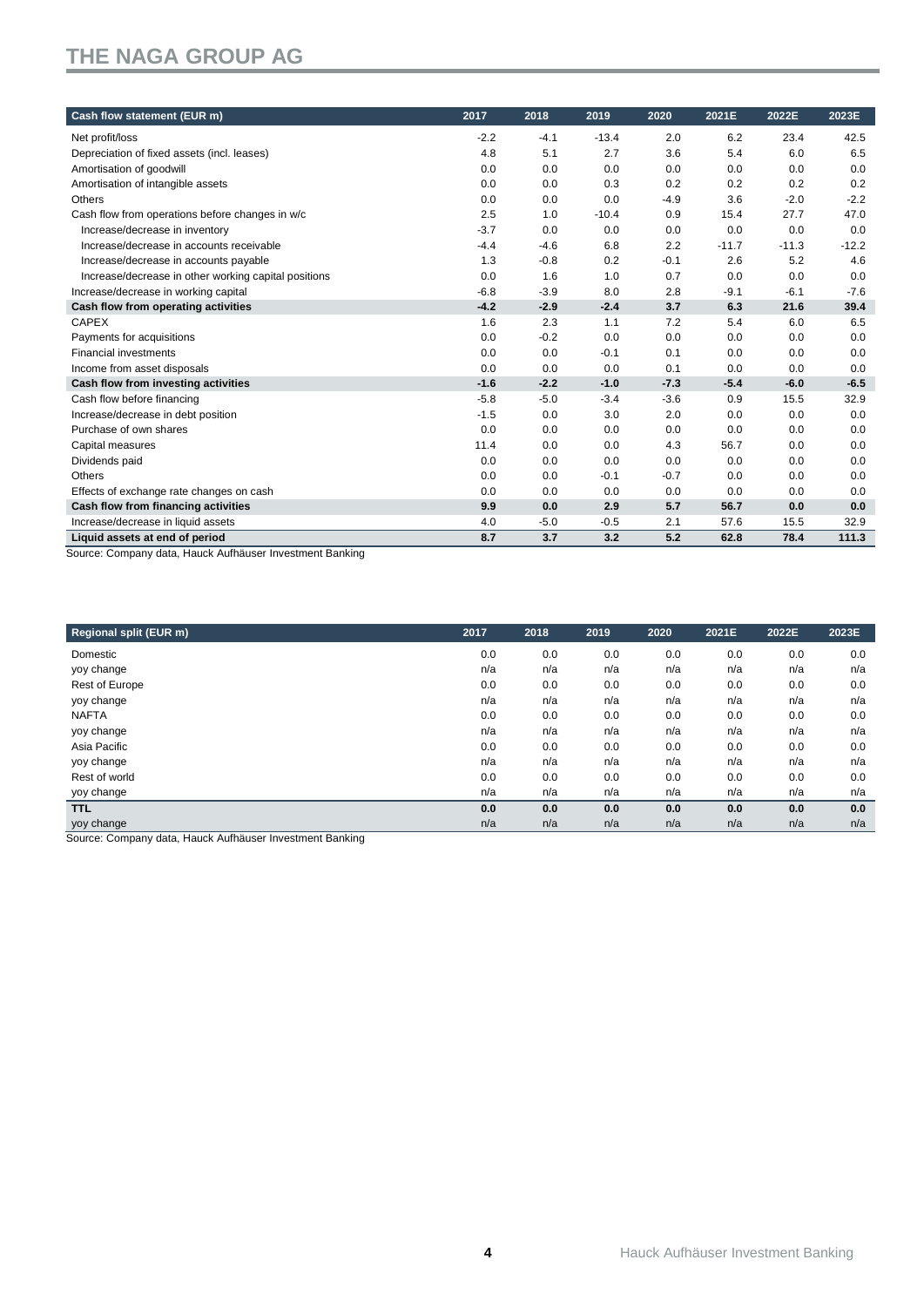| Key ratios (EUR m)                   | 2017     | 2018     | 2019     | 2020      | 2021E     | 2022E   | 2023E    |
|--------------------------------------|----------|----------|----------|-----------|-----------|---------|----------|
| <b>P&amp;L growth analysis</b>       |          |          |          |           |           |         |          |
| Sales growth                         | 551.6%   | 25.5%    | $-61.4%$ | 291.3%    | 127.6%    | 85.7%   | 49.7%    |
| EBITDA growth                        | -306.2%  | $-90.6%$ |          | 2324.4 %  | -239.9%   | 500.5%  | 416.6%   |
| EBIT growth                          | $-49.1%$ | 153.4 %  | 153.0%   | $-157.9%$ | $-159.4%$ | 1090.6% | 723.1 %  |
| EPS growth                           | $-99.7%$ | $-47.4%$ | 171.9%   | $-127.2%$ | $-146.9%$ | 1453.9% | 501.0%   |
| <b>Efficiency</b>                    |          |          |          |           |           |         |          |
| Total operating costs / sales        | 50.9%    | 91.9%    | 225.8%   | 58.7%     | 65.4%     | 46.7%   | 41.8%    |
| Sales per employee                   | 583.8    | 176.2    | 83.5     | 279.1     | 462.8     | 666.1   | 792.0    |
| EBITDA per employee                  | 130.8    | 3.0      | $-123.1$ | 75.3      | 107.1     | 255.3   | 340.7    |
| <b>Balance sheet analysis</b>        |          |          |          |           |           |         |          |
| Avg. working capital / sales         | neg.     | 3.4%     | 19.1%    | 4.6%      | 9.2%      | 7.9%    | 10.7%    |
| Inventory turnover (sales/inventory) | 0.0      | 0.0      | 0.0      | 0.0       | 0.0       | 0.0     | 0.0      |
| Trade debtors in days of sales       | 129.5    | 70.1     | 87.0     | 87.0      | 87.0      | 87.0    | 87.0     |
| A/P turnover [(A/P*365)/sales]       | 555.3    | 470.8    | 232.5    | 209.3     | 209.3     | 209.3   | 209.3    |
| Cash conversion cycle (days)         | n/a      | n/a      | n/a      | n/a       | n/a       | n/a     | n/a      |
| <b>Cash flow analysis</b>            |          |          |          |           |           |         |          |
| Free cash flow                       | $-5.8$   | $-5.2$   | $-3.5$   | $-3.5$    | 0.9       | 15.5    | 32.9     |
| Free cash flow/sales                 | $-45.1%$ | $-32.2%$ | $-56.0%$ | $-14.5%$  | 1.7%      | 15.1%   | 21.3%    |
| FCF / net profit                     | neg.     | neg.     | neg.     | neg.      | 14.8%     | 66.3%   | 77.4%    |
| Capex / depn                         | 33.4 %   | 45.4%    | 33.6%    | 194.6%    | 96.3%     | 96.4%   | 96.4%    |
| Capex / maintenance capex            | 0.0%     | 0.0%     | 0.0%     | 95.1%     | 96.3%     | 96.4%   | 96.4%    |
| Capex / sales                        | 12.4 %   | 14.3%    | 16.3%    | 30.2%     | 9.7%      | 5.8%    | 4.2%     |
| <b>Security</b>                      |          |          |          |           |           |         |          |
| Net debt                             | $-8.7$   | $-3.7$   | $-3.2$   | $-4.0$    | $-61.6$   | $-77.2$ | $-110.1$ |
| Net Debt/EBITDA                      | 0.0      | 0.0      | 0.0      | 0.0       | 0.0       | 0.0     | 0.0      |
| Net debt / equity                    | neg.     | neg.     | neg.     | neg.      | neg.      | neg.    | neg.     |
| Interest cover                       | 0.0      | 0.0      | 0.0      | 4.1       | 6.5       | 16.1    | 19.3     |
| Dividend payout ratio                | 0.0%     | 0.0%     | 0.0%     | 0.0%      | 0.0%      | 0.0%    | 0.0%     |
| <b>Asset utilisation</b>             |          |          |          |           |           |         |          |
| Capital employed turnover            | 0.5      | 0.1      | 0.1      | 0.2       | 0.3       | 0.5     | 0.6      |
| Operating assets turnover            | $-23.7$  | 8.1      | 6.0      | 23.4      | 5.5       | 6.3     | 6.5      |
| Plant turnover                       | 113.7    | 68.3     | 15.5     | 44.3      | 100.8     | 187.1   | 280.1    |
| Inventory turnover (sales/inventory) | 0.0      | 0.0      | 0.0      | 0.0       | 0.0       | 0.0     | 0.0      |
| Returns                              |          |          |          |           |           |         |          |
| <b>ROCE</b>                          | $-8.3%$  | $-6.5%$  | $-10.6%$ | 2.3%      | 4.9%      | 20.3%   | 27.5%    |
| <b>ROE</b>                           | $-10.8%$ | $-3.3%$  | $-10.7%$ | 1.1%      | 3.4%      | 11.5%   | 17.2%    |
| Other                                |          |          |          |           |           |         |          |
| Interest paid / avg. debt            | 12.0%    | n/a      | n/a      | 56.8%     | 92.2%     | 171.2 % | 256.3%   |
| No. employees (average)              | 22       | 92       | 75       | 87        | 120       | 155     | 195      |
| Number of shares                     | 10.5     | 36.8     | 40.2     | 42.0      | 44.2      | 50.5    | 50.5     |
| <b>DPS</b>                           | 0.0      | 0.0      | 0.0      | 0.0       | 0.0       | 0.0     | 0.0      |
| <b>EPS</b> reported                  | $-0.21$  | $-0.11$  | $-0.30$  | 0.03      | 0.14      | 0.46    | 0.84     |
| <b>Valuation ratios</b>              |          |          |          |           |           |         |          |
| P/BV                                 | 5.1      | 1.6      | 1.8      | 1.8       | 1.4       | 1.2     | 1.0      |
| EV/sales                             | 7.4      | 12.0     | 31.8     | 8.5       | 3.5       | 1.7     | 0.9      |
| EV/EBITDA                            | 32.8     | 714.8    | $-21.6$  | 31.7      | 14.9      | 4.5     | 2.2      |
| EV/EBITA                             | $-49.7$  | $-40.2$  | $-16.6$  | 69.9      | 25.8      | 5.3     | 2.4      |
| EV/EBIT                              | $-49.7$  | $-40.2$  | $-16.2$  | 74.6      | 26.5      | 5.3     | 2.4      |
| EV/FCF                               | $-16.3$  | $-37.3$  | $-56.8$  | $-58.9$   | 209.5     | 11.3    | 4.4      |
| Adjusted FCF yield                   | $-2.0%$  | $-2.7%$  | $-5.5%$  | 0.9%      | 3.8%      | 14.4%   | 31.7%    |
| Dividend yield                       | 0.0%     | 0.0%     | 0.0%     | 0.0%      | 0.0%      | 0.0%    | $0.0 \%$ |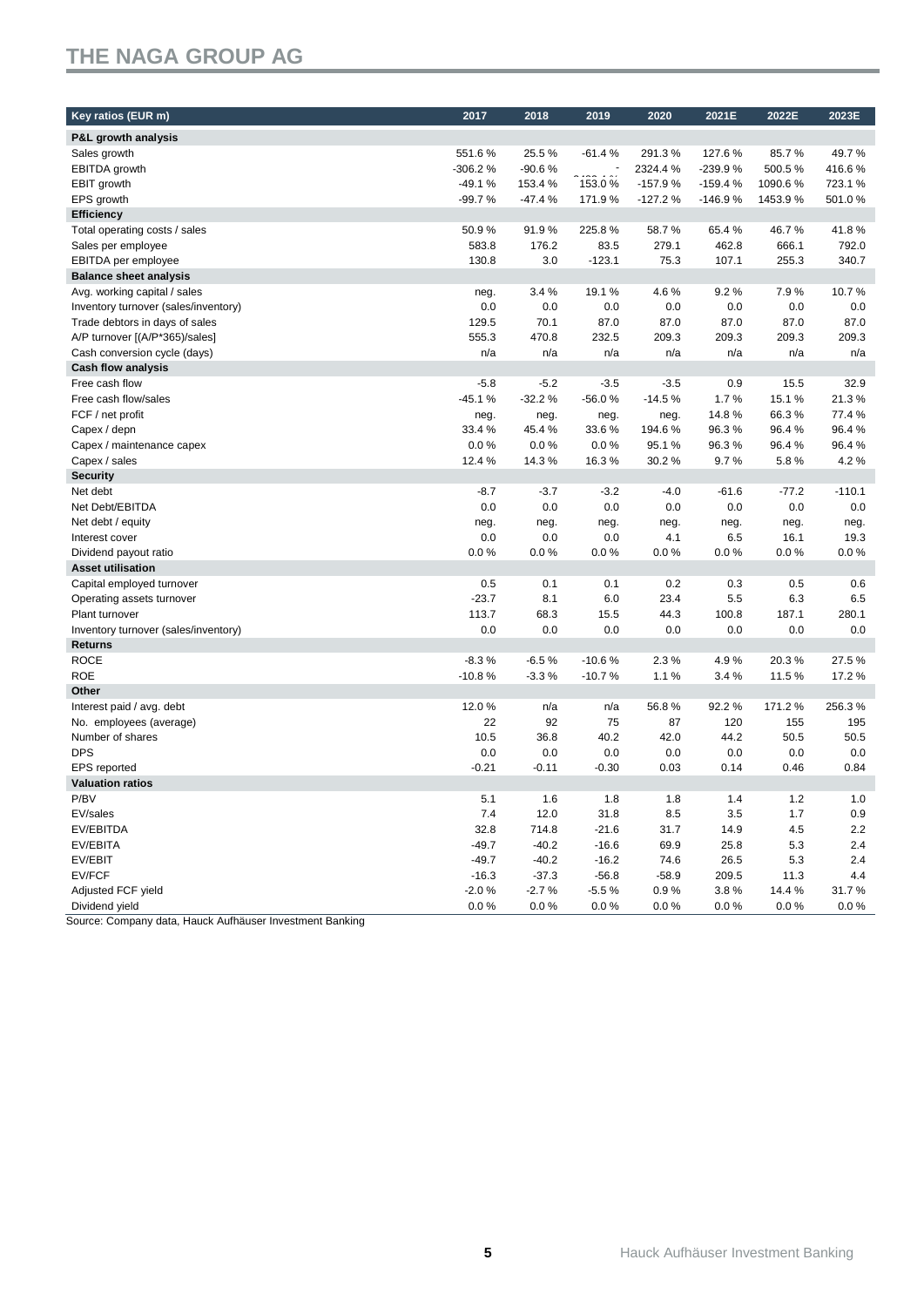**Disclosures regarding research publications of Hauck Aufhäuser Lampe Privatbank AG pursuant to section 85 of the German Securities Trading Act (WpHG) and distributed in the UK under the Temporary Permission Regime for EEA firms, subject to the FCA requirements on research recommendation disclosures**

It is essential that any research recommendation is fairly presented and discloses interests of indicates relevant conflicts of interest. Pursuant to section 85 of the German Securities Trading Act (WpHG) a research report has to point out possible conflicts of interest in connection with the analysed company. Further to this, under the FCA's rules on research recommendations, any conflicts of interest in connection with the recommendation must be disclosed. A conflict of interest is presumed to exist in particular if Hauck Aufhäuser Lampe Privatbank AG

- (1) or any other person belonging to the same group with it was part of a consortium within the past twelve months that issued the financial instruments of the analysed company by way of a public offer.
- (2) or any other person belonging to the same group with it has entered into an agreement on the production of the research report with the analysed company.
- (3) or any other person belonging to the same group with it has been party to an agreement on the provision of investment banking services with the analysed company or have received services or a promise of services under the term of such an agreement within the past twelve month.
- (4) The analysed company holds 5% or more of the share capital of Hauck Aufhäuser Lampe Privatbank AG.
- (5) holds (a) a net short position or (b) a net long position of 0.5% of the outstanding share capital of the analysed company.
- (6) or any other person belonging to the same group with it is a market maker or liquidity provider in the financial instruments of the issuer.
- (7) or the analyst has any other significant financial interests relating to the analysed company such as, for example, exercising mandates in the interest of the analysed company.
- (8) The research report has been made available to the analysed company prior to its publication. Thereafter, only factual changes have been made to the report.

**Conflicts of interest that existed at the time when this research report was published**:

| Company           | <b>Disclosure</b> |
|-------------------|-------------------|
| THE NAGA GROUP AG | 2, 3, 6           |

#### **Historical target price and rating changes for THE NAGA GROUP AG in the last 12 months**

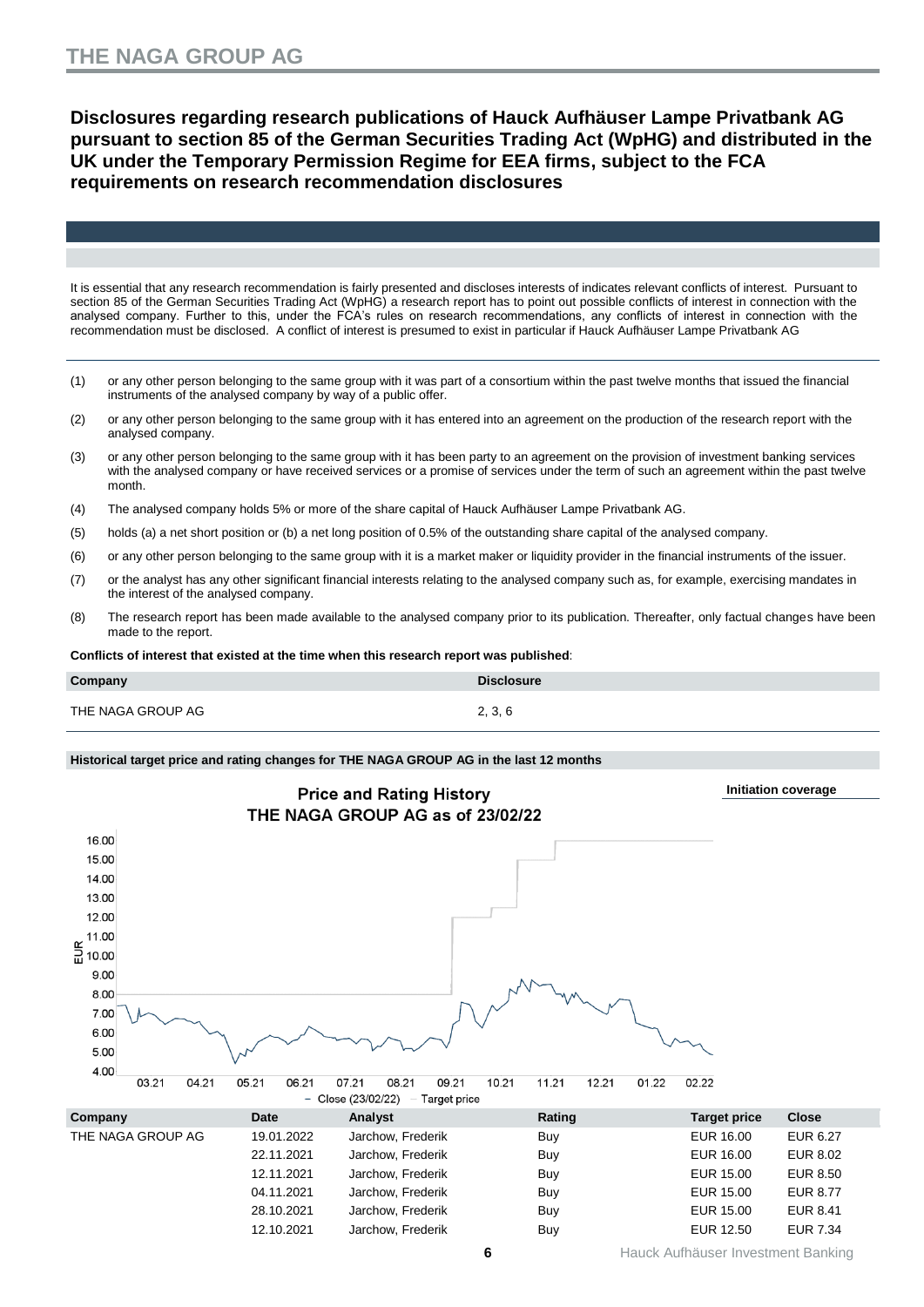| 20.09.2021 | Jarchow, Frederik | Buy | EUR 12.00       | EUR 6.45        |
|------------|-------------------|-----|-----------------|-----------------|
| 07.09.2021 | Jarchow, Frederik | Buy | <b>EUR 8.00</b> | <b>EUR 5.75</b> |
| 07.09.2021 | Jarchow, Frederik | Buy | <b>EUR 8.00</b> | <b>EUR 5.75</b> |
| 07.09.2021 | Jarchow, Frederik | Buy | <b>EUR 8.00</b> | <b>EUR 5.75</b> |
| 07.09.2021 | Jarchow, Frederik | Buy | <b>EUR 8.00</b> | <b>EUR 5.75</b> |
| 07.09.2021 | Jarchow, Frederik | Buy | <b>EUR 8.00</b> | <b>EUR 5.75</b> |
| 07.09.2021 | Jarchow, Frederik | Buy | <b>EUR 8.00</b> | <b>EUR 5.75</b> |
| 07.09.2021 | Jarchow, Frederik | Buy | <b>EUR 8.00</b> | <b>EUR 5.75</b> |
| 07.09.2021 | Jarchow, Frederik | Buy | EUR 8.00        | <b>EUR 5.75</b> |
| 07.09.2021 | Jarchow, Frederik | Buy | <b>EUR 8.00</b> | <b>EUR 5.75</b> |
| 07.09.2021 | Jarchow, Frederik | Buy | <b>EUR 8.00</b> | <b>EUR 5.75</b> |
| 11.08.2021 | Jarchow, Frederik | Buy | <b>EUR 8.00</b> | <b>EUR 5.71</b> |
| 21.07.2021 | Jarchow, Frederik | Buy | EUR 8.00        | <b>EUR 5.45</b> |
| 15.06.2021 | Jarchow, Frederik | Buy | <b>EUR 8.00</b> | <b>EUR 5.74</b> |
| 11.05.2021 | Jarchow, Frederik | Buy | <b>EUR 8.00</b> | <b>EUR 4.94</b> |
| 11.05.2021 | Jarchow, Frederik | Buy | <b>EUR 8.00</b> | EUR 4.94        |
| 11.05.2021 | Jarchow, Frederik | Buy | <b>EUR 8.00</b> | EUR 4.94        |
| 06.04.2021 | Jarchow, Frederik | Buy | <b>EUR 8.00</b> | <b>EUR 6.74</b> |
| 10.03.2021 | Jarchow, Frederik | Buy | <b>EUR 8.00</b> | EUR 6.85        |
|            |                   |     |                 |                 |

#### **Hauck Aufhäuser Investment Banking distribution of ratings and in proportion to investment banking services**

| Buv  | 79.11 %  | 96.43 % |
|------|----------|---------|
| Sell | $4.43\%$ | 0.00%   |
| Hold | 16.46 %  | 3.57%   |

Date of publication creation: 23/02/2022 08:21 AM

Date of publication dissemination: 23/02/2022 08:21 AM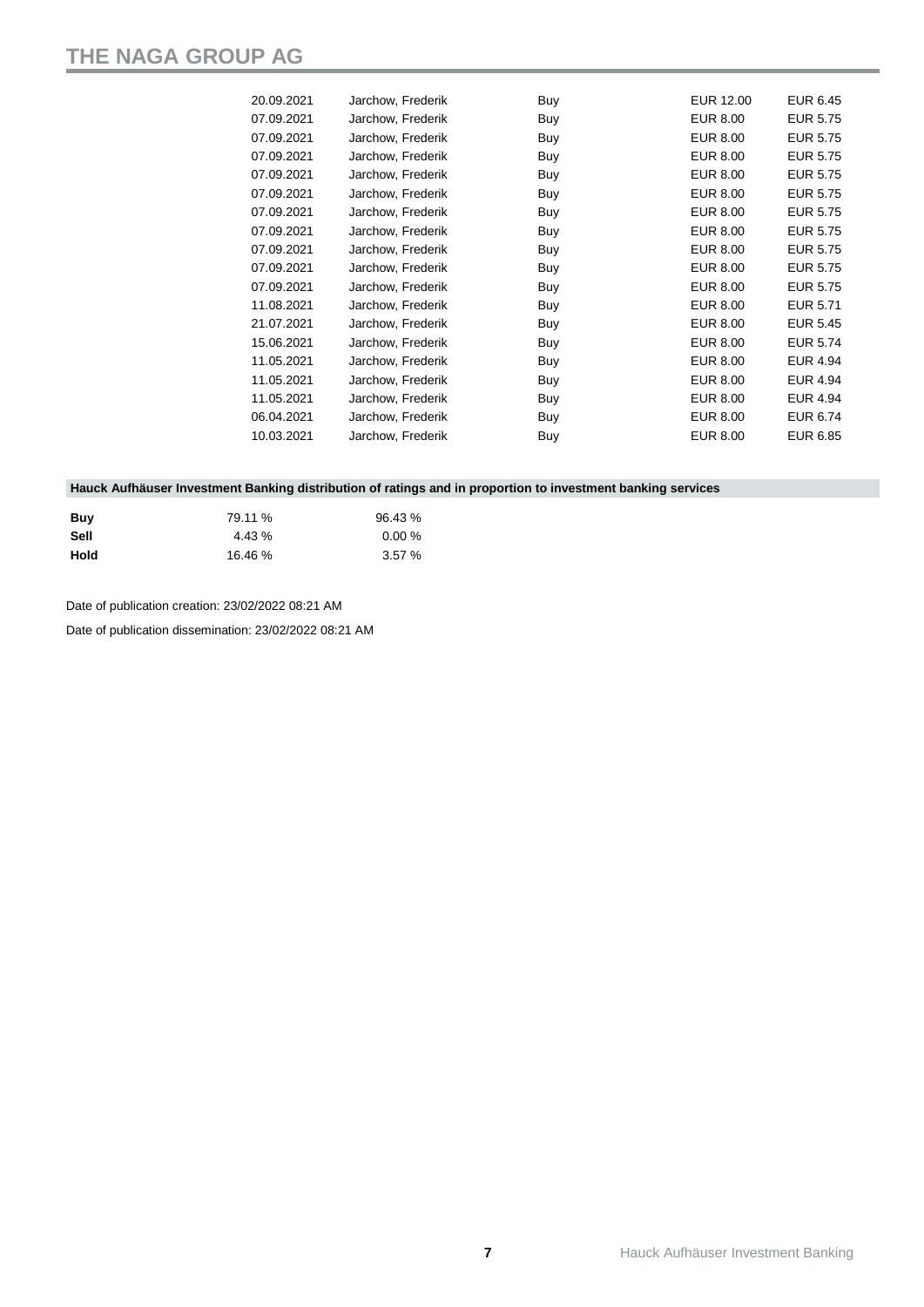#### **1. General Information/Liabilities**

This research report has been produced for the information purposes of institutional investors only, and is not in any way a personal recommendation, offer or solicitation to buy or sell the financial instruments mentioned herein. The document is confidential and is made available by Hauck Aufhäuser Lampe Privatbank AG, exclusively to selected recipients [in DE, GB, FR, CH, US, UK, Scandinavia, and Benelux or, in individual cases, also in other countries]. A distribution to private investors in the sense of the German Securities Trading Act (WpHG) is excluded. It is not allowed to pass the research report on to persons other than the intended recipient without the permission of Hauck Aufhäuser Lampe Privatbank AG. Reproduction of this document, in whole or in part, is not permitted without prior permission Hauck Aufhäuser Lampe Privatbank AG. All rights reserved.

Under no circumstances shall Hauck Aufhäuser Lampe Privatbank AG, any of its employees involved in the preparation, have any liability for possible errors or incompleteness of the information included in this research report – neither in relation to indirect or direct nor consequential damages. Liability for damages arising either directly or as a consequence of the use of information, opinions and estimates is also excluded. Past performance of a financial instrument is not necessarily indicative of future performance.

#### **2. Responsibilities**

This research report was prepared by the research analyst named on the front page (the "Producer"). The Producer is solely responsible for the views and estimates expressed in this report. The report has been prepared independently. The content of the research report was not influenced by the issuer of the analysed financial instrument at any time. It may be possible that parts of the research report were handed out to the issuer for information purposes prior to the publication without any major amendments being made thereafter.

#### **3. Organisational Requirements**

Hauck Aufhäuser Lampe Privatbank AG took internal organisational and regulative precautions to avoid or accordingly disclose possible conflicts of interest in connection with the preparation and distribution of the research report. All members of Hauck Aufhäuser Lampe Privatbank AG involved in the preparation of the research report are subject to internal compliance regulations. No part of the Producer's compensation is directly or indirectly related to the preparation of this financial analysis. In case a research analyst or a closely related person is confronted with a conflict of interest, the research analyst is restricted from covering this company.

#### **4. Information Concerning the Methods of Valuation/Update**

The determination of the fair value per share, i.e. the price target, and the resultant rating is done on the basis of the adjusted free cash flow (adj. FCF) method and on the basis of the discounted cash flow – DCF model. Furthermore, a peer group comparison is made.

The adj. FCF method is based on the assumption that investors purchase assets only at a price (enterprise value) at which the operating cash flow return after taxes on this investment exceeds their opportunity costs in the form of a hurdle rate of 7.5%. The operating cash flow is calculated as EBITDA less maintenance capex and taxes.

Within the framework of the DCF approach, the future free cash flows are calculated initially on the basis of a fictitious capital structure of 100% equity, i.e. interest and repayments on debt capital are not factored in initially. The adjustment towards the actual capital structure is done by discounting the calculated free cash flows with the weighted average cost of capital (WACC), which takes into account both the cost of equity capital and the cost of debt. After discounting, the calculated total enterprise value is reduced by the interest-bearing debt capital in order to arrive at the equity value.

Hauck Aufhäuser Lampe Privatbank AG uses the following three-step rating system for the analysed companies:

Buy: Sustainable upside potential of more than 10% within 12 months Sell: Sustainable downside potential of more than 10% within 12 months.

Hold: Upside/downside potential is limited. No immediate catalyst visible.

NB: The ratings of Hauck Aufhäuser Lampe Privatbank AG are not based on a performance that is expected to be "relative" to the market.

The decision on the choice of the financial instruments analysed in this document was solely made by Hauck Aufhäuser Lampe Privatbank AG. The opinions and estimates in this research report are subject to change without notice. It is within the discretion of Hauck Aufhäuser Lampe Privatbank AG whether and when it publishes an update to this research report, but in general updates are created on a regular basis, after 6 months at the latest. A sensitivity analysis is included and published in company's initial studies.

#### **5. Major Sources of Information**

Part of the information required for this research report was made available by the issuer of the financial instrument. Furthermore, this report is based on publicly available sources (such as, for example, Bloomberg, Reuters, VWD-Trader and the relevant daily press) believed to be reliable. Hauck Aufhäuser Lampe Privatbank AG has checked the information for plausibility but not for accuracy or completeness.

#### **6. Competent Supervisory Authority**

Hauck Aufhäuser Lampe Privatbank AG are under supervision of the BaFin – German Federal Financial Supervisory Authority Bundesanstalt für Finanzdienstleistungsaufsicht), Graurheindorfer Straße 108, 53117 Bonn and Marie-Curie-Straße 24 – 28, 60439 Frankfurt a.M.

This document is distributed in the UK under the Temporary Permission Regime for EEA firms and in compliance with the applicable FCA requirements.

#### **7. Specific Comments for Recipients Outside of Germany**

This research report is subject to the law of the Federal Republic of Germany. The distribution of this information to other states in particular to the USA, Canada, Australia and Japan may be restricted or prohibited by the laws applicable within this state.

#### **8. Miscellaneous**

According to Article 4(1) No. i of the delegated regulation 2016/958 supplementing regulation 596/2014 of the European Parliament, further information regarding investment recommendations of the last 12 months are published under: <https://www.hal-privatbank.com/en/investmentbank/investment-banking>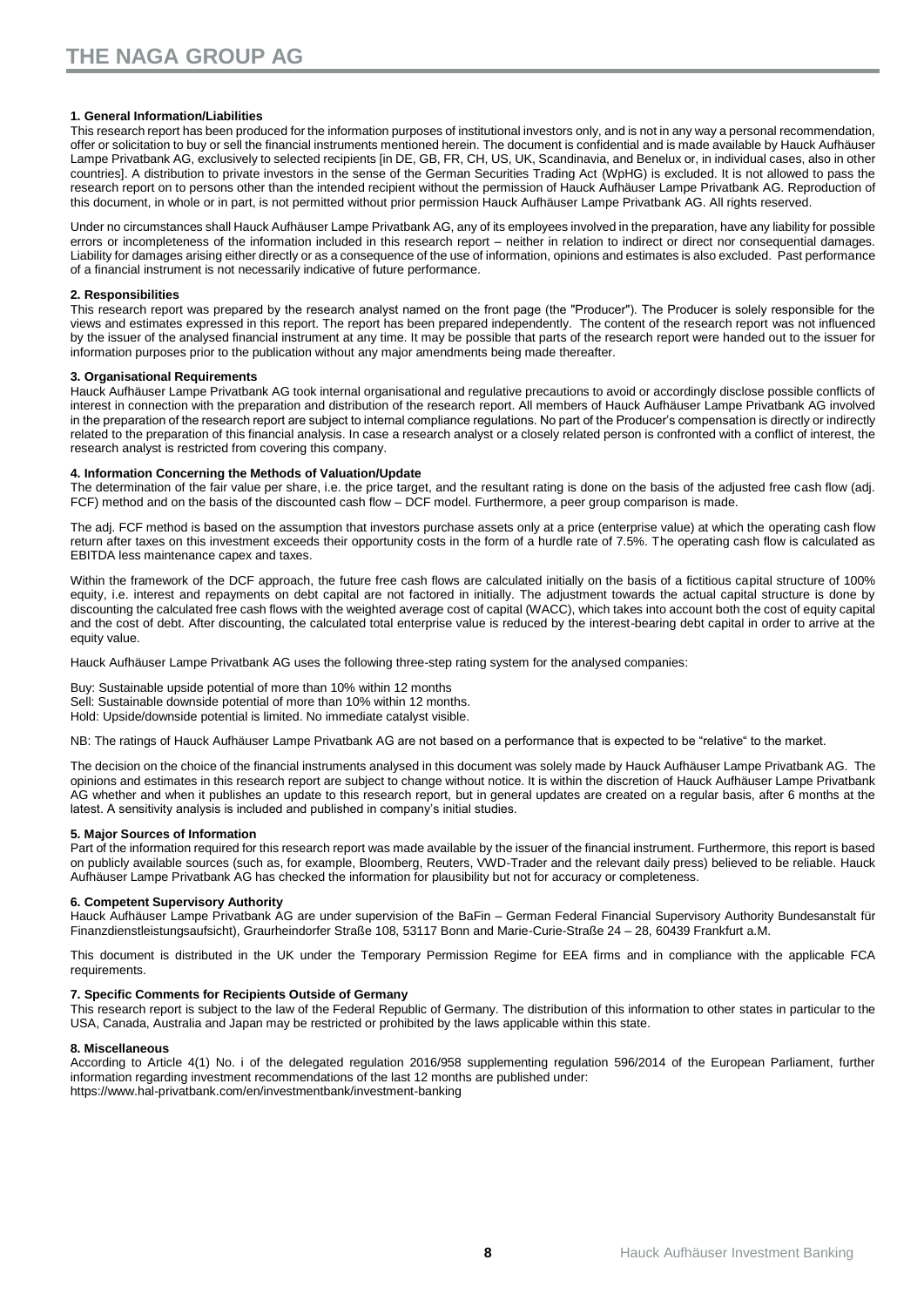### **Disclosures for U.S. persons only**

This research report is a product of HAUCK AUFHÄUSER LAMPE PRIVATBANK AG, which is the employer of the research analyst(s) who has prepared the research report. The research analyst(s) preparing the research report is/are resident outside the United States (U.S.) and are not associated persons of any U.S. regulated broker-dealer and therefore the analyst(s) is/are not subject to supervision by a U.S. broker-dealer, and is/are not required to satisfy the regulatory licensing requirements of FINRA or required to otherwise comply with U.S. rules or regulations regarding, among other things, communications with a subject company, public appearances and trading securities held by a research analyst account.

This report is intended for distribution by HAUCK AUFHÄUSER LAMPE PRIVATBANK AG, only to "Major Institutional Investors" as defined by Rule 15a-6(b)(4) of the U.S. Securities and Exchange Act, 1934 (the Exchange Act) and interpretations thereof by U.S. Securities and Exchange Commission (SEC) in reliance on Rule 15a 6(a)(2). If the recipient of this report is not a Major Institutional Investor as specified above, then it should not act upon this report and return the same to the sender. Further, this report may not be copied, duplicated and/or transmitted onward to any U.S. person, which is not the Major Institutional Investor.

In reliance on the exemption from registration provided by Rule 15a-6 of the Exchange Act and interpretations thereof by the SEC in order to conduct certain business with Major Institutional Investors, HAUCK AUFHÄUSER LAMPE PRIVATBANK AG, has entered into an agreement with a U.S. registered broker-dealer, Marco Polo Securities Inc. ("Marco Polo"). Transactions in securities discussed in this research report should be effected through Marco Polo or another U.S. registered broker dealer.